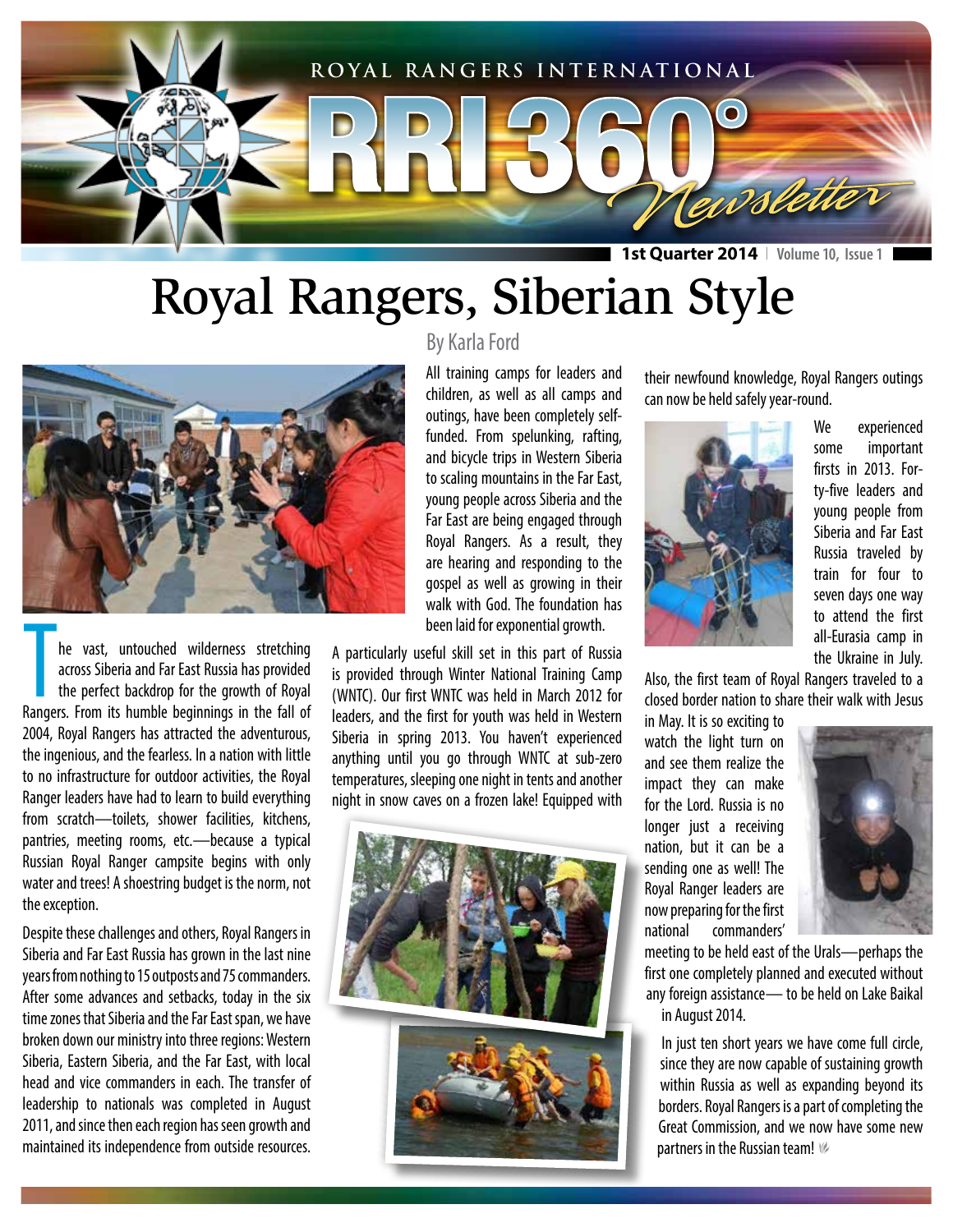## Bohol Earthquake and Typhoon Haiyan Relief Mission

**Or ver the last year Royal Rangers Singapore has been working to raise leaders** and help establish the Royal Rangers Ministry in the Philippines, and local leaders are catching the vision. During one of the training sessions last year, leaders from Bohol and Tacloban, which are part of the Cebu Visayas district, described the great opportunity to reach out to the multitude of children in their area.

But on October 15, 2013, the Bohol region was struck by a 7.2-magnitude earthquake. Royal Rangers Philippines National Commander Pastor Emerose Nemenzo described the horror of the devastation and the destruction of homes and lives. Many pastors in the devastated regions of Cebu, Leyte, and the Visayas have called for help, since their homes and churches were completely destroyed. Many were forced to live in emergency tent shelters after the Bohol earthquake. These tents provided little relief against Typhoon Haiyan, which came less than four weeks later. Both of these natural disasters exacerbated poor living conditions.

During the annual Royal Rangers Singapore Leaders' Council on November 17, 2013, the giving from the leaders raised nearly S\$25,000 to purchase relief supplies and rebuild homes. The funds were sent to the AG District Council of Central Visayas and Lower Leyte District Council. This money is the first wave of concerted effort to help in the rebuilding of the Bohol churches, homes, and lives. Plans are under way to identify opportunities for





our Royal Rangers youth and leaders to be ready to lead fund-raising projects, medical trips, mission trips, rebuilding homes, etc.

Please continue to pray for the people in the Philippines and for their Royal Rangers ministry. The same cry of desperation for help and relief for their physical and spiritual needs is heard throughout these regions. Many have lost loved ones and struggle with the task of rebuilding their lives and communities. We believe that the Royal Rangers leaders in the Philippines are ready to reach, teach, and keep boys and girls for Christ even amidst all the challenges they are facing. We continue to stand together with them.  $\mathcal V$ 

#### Developing Royal Rangers in Northern India



**A**t the beginning of October, Chilean missionary David Diaz began developing the Royal Rangers ministry in northern India, an area known to be difficult to evangelize. The primary purpose is to reach children in the villages for Christ using Royal Rangers discipleship methods. They began the program in a school they had already started, Jyoti Me Ekta English Medium School, and they are using the program with students from the school to teach the local youth.

At this time David is discipling and training nine leaders while concurrently running the Royal Rangers program on Saturdays. The response by the youth has been very encouraging, with attendance of close to 100 youth between the ages of 10 and 18. We are praying and dreaming to expand to other towns and cities until we form one solid outpost for Christ in India.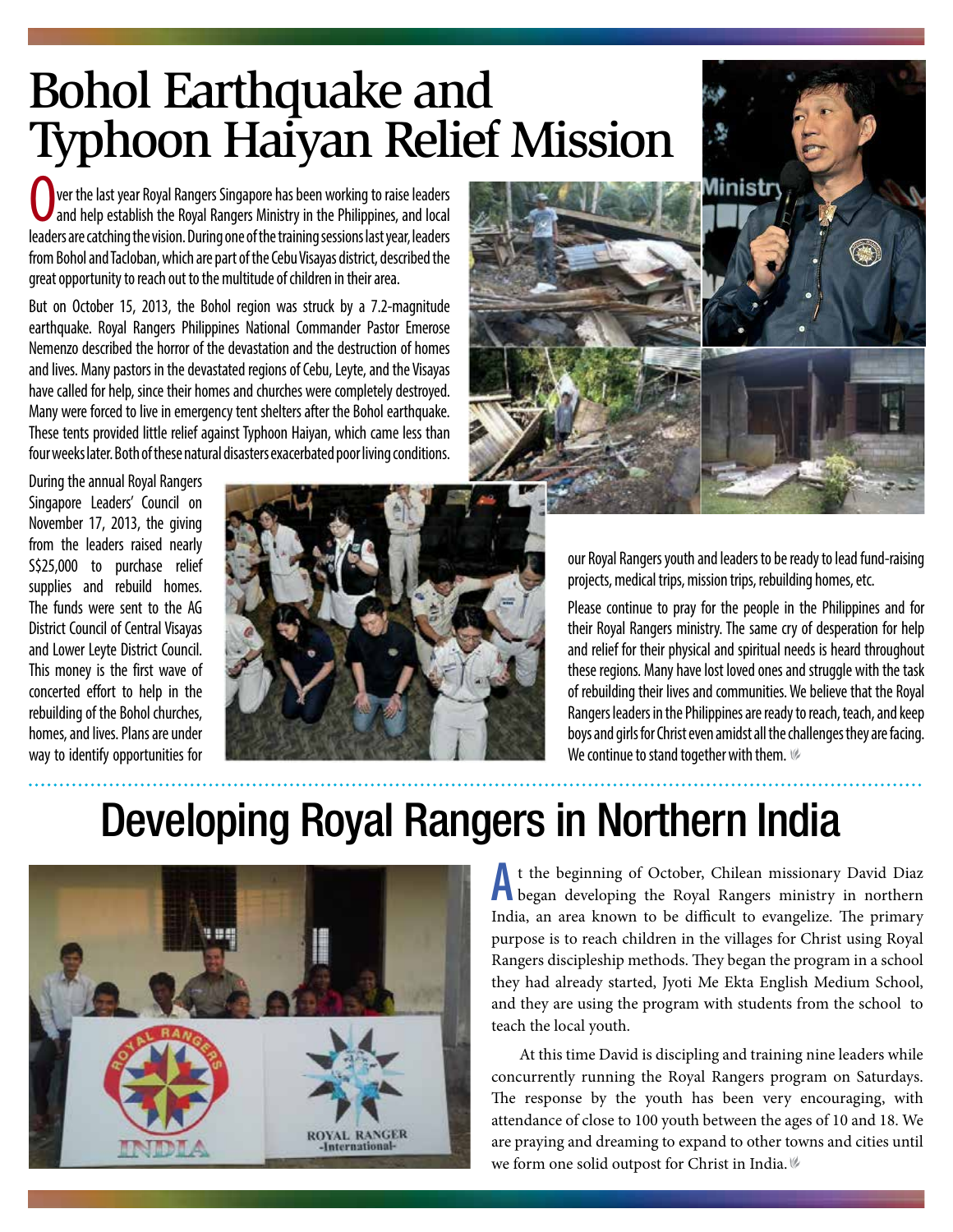# God's Vision for Royal Rangers Switzerland

By Patrick Schläpfer, Deputy National Director

**For many years the leaders of Royal Rangers** Switzerland have gathered for a national leadership conference at a beautiful location in the heart of our country.

Over the years attendance has grown continuously from 120 to over 400. Not only that, but the focus of the event has developed from just training and exchanging information to investing in spiritually equipping our leaders. This year we concentrated on the theme "God's Vision." Speakers addressed various aspects of this subject in workshops and sermons, and younger participants enjoyed a dedicated worship night. The weekend also included time for fellowship.

Well-trained leadership is highly important to us Swiss, but God has laid on our hearts that spiritual development and motivation are even more important.

At all leadership levels, we want to seek God's vision for our ministry. This happened in an impressive way during our last conference, and we received some very positive feedback. Here are just three examples:

- *"I have taken part in this weekend over the last 15 years and have never experienced something as valuable as this before."*
- *"I found it fantastic. I experienced God so strongly and received new impulses for the RR work."*

#### Wholehearted Friends, Wholehearted Followers, and Wholehearted Faith

By Angelika Dengler, Euroteam



*• "This weekend was brilliant, but passed way too fast— I'm really looking forward to next year."*

I'm amazed to see how God is speaking to our hearts and revealing His vision for us and our Royal Rangers more and more. He is the one causing this growth, and when we carry out His plan, we will experience even more. In terms of organization, we are able to accommodate 500 participants next year, but our goal is to see many more than that—and with His help, we will.  $\mathscr V$ 

**This was the title for<br>the 2014 EuroLeader<br>nference (ELC) in** 2014 EuroLeader Conference Wrocław, Poland.

The national Royal Rangers representatives of many European nations



It was amazing to meet our brothers and sisters in Christ united in reaching, teaching, and keeping boys and girls for Christ despite all of the cultural varieties.

These days were filled with organizational and administrative meetings, but we all enjoyed the wholehearted hospitality of our hosts.

We are looking forward to meeting for the next ELC in Albania.